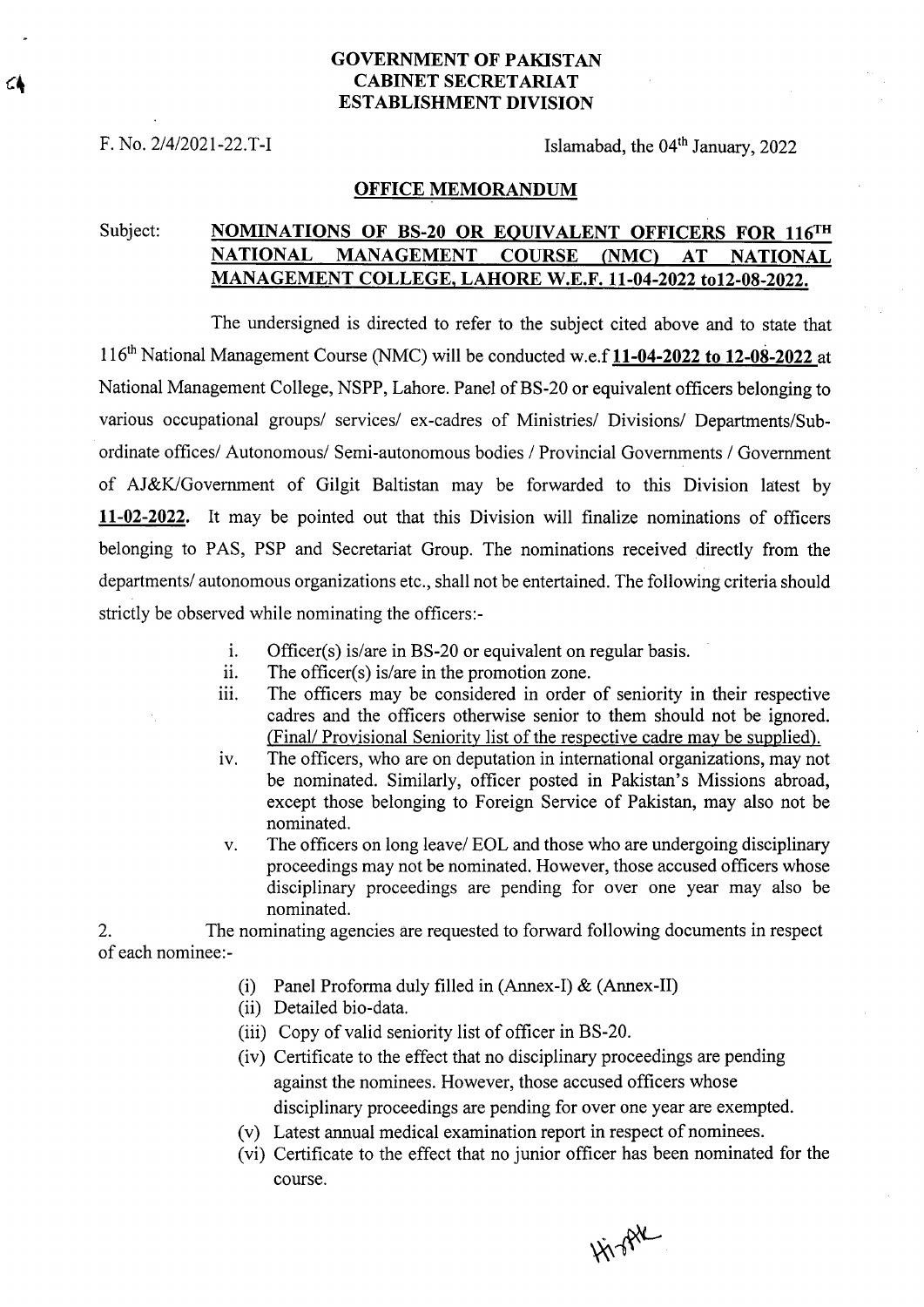- (vii) Certificate to the effect that course fee in respect of participants (officers other than occupational groups/services) have been paid to Training Institutes.
- (viii) Consent of the officer for joining the course.
- 3. Further, it is also proposed that no nominations shall be processed/entertained when
	- i. Nominations are received after the due date.
	- ii. Nominations/incomplete documents.
	- Advance copies of nominations with no intimation from parent department.
	- iv. Withdrawals received after the due date.
	- Advance copies of withdrawals not directed through parent department.
	- vi. Withdrawals on the basis of personal desire to join particular course or station.
	- vii. Provisional contested seniority lists.

4. It has been observed that the Ministries/Divisions/Departments regret to spare the officers upon final nomination. It is being communicated that nominations received for the subject trainings will be considered as 'Final' and no last moment departmental withdrawals without valid reasons will be processed.

## **Important Requirements**

- Proficiency in computer related skills is a pre-requisite for the course. Nominated officers, who are not computer literate, may be advised to immediately start working on computer, so that they do not start the training with a handicap.
- According to Rule 8 (b) of Civil Servants Promotion (BPS-18 to BPS-21) Rules,  $\bullet$ 2019, a Civil Servant shall be recommended for supersession if he / she fails thrice for any reason to attend the mandatory training."
- The subject course is mandatory for promotion; therefore, in the event of selection of officers for the training, the controlling Ministries/ selection of officers for the training, Divisions/Departments/Governments should relieve the officers.

5. The course fee is Rs. 1,000,000/- per participant which covers the boarding and lodging expenses at the National Management College Hostel and expenses on mandatory inland/foreign study tour. The payment of course fee in respect of officers of occupational groups and ex-cadre officers of all Ministries/Divisions and their attached departments will be made by the Establishment Division while in case of officers of the Provincial Governments and autonomous bodies/organizations etc. nominated for the course shall be arranged by their respective Government/Organization to the Director General, NIM concerned through Bank draft/ cross cheque / pay order at the time of joining the course by the officer concerned or as early as possible.

HisAL

Contd....P/2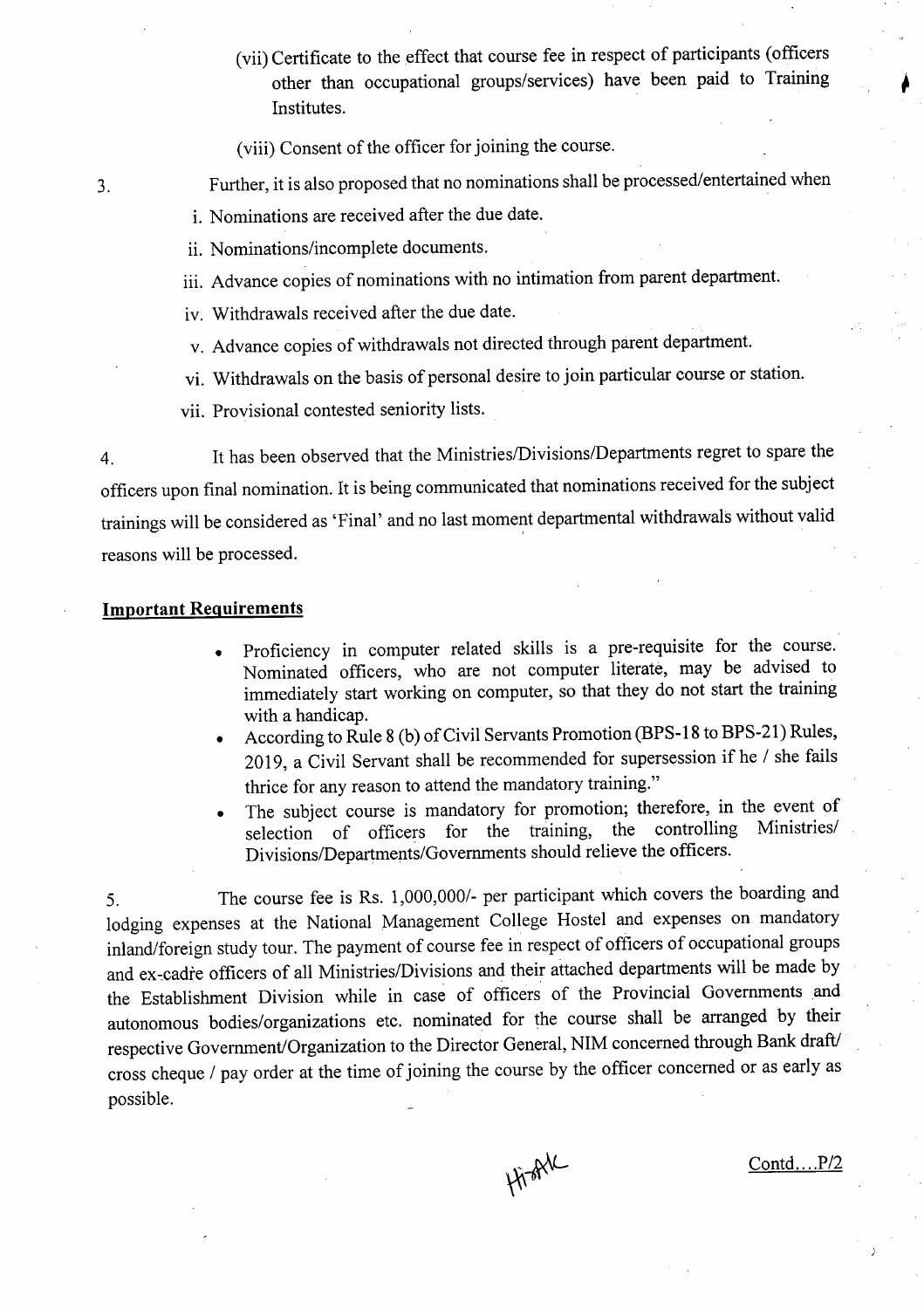6. It is, therefore, requested that nominations along-with the requisite information/ documents complete in all respects may be forwarded to this Division on or before the closing date 高山 مۇۋە ب i.e 11-02-2022.

0410112022 rs. Alia<sup>1</sup>Asad) Deputy Secretary (T-I)

1. The Secretary, President's Secretariat (Public), Islamabad.

*"* 

- 2. The Secretary to the Prime Minister, Prime Minister's Office, Islamabad.
- All the Secretaries, Federal Ministries/Divisions, Islamabad/Rawalpindi.
- All the Chief Secretaries of Provinces/AJ&K Governments, Lahore, Peshawar, Karachi, Quetta, Gilgit and Muzaffarabad.
- 5. The Secretary, Wafaqi Mohtasib (Ombudsman)'s Secretariat, Islamabad.
- The Auditor General of Pakistan, Islamabad.
- 7. The Secretary, National Assembly Secretariat, Islamabad.
- The Secretary, Senate Secretariat, Islamabad.
- 9. The Chairman, Federal Board of Revenue (FBR), Islamabad.
- 10. The Chairman, National Accountability Bureau (NAB), Islamabad.
- 11. The Chairman Federal Public Service Commission (FPSC), Islamabad.
- 12. The Director General, ISI, Islamabad.
- 13. The Director General, IB, Islamabad.
- 14. The DG (HR), State Bank of Pakistan, Karachi.
- 15. Vice Chancellor, NED University of Engineering & Technology, University Road, Karachi.
- 16. The SEVP/Group Chief (HR Management & Administration Group), National Bank of Pakistan (NBP) Building, Head Office, **LI.** Chundrigar Road, Karachi.

#### **Copy to:-**

- 1. The Rector, National School of Public Policy (NSPP), Shahrah-e-Quaid-e-Azam, Lahore.
- All Joint Secretaries/ DGs Establishment Division, Islamabad.
- Director (PD), Establishment Division, Islamabad.
- DS (Computers) for placing on web-site.
- 5. SPS to Secretary, Establishment Division, Islamabad.
- SPSs to Additional Secretary (I&II), Establishment Division, Islamabad.
- APS to Joint Secretary (Training), Establishment Division, Islamabad.

 $H_0$ AK **(Dr. Hira Anwaar)**  Section Officer (T-I)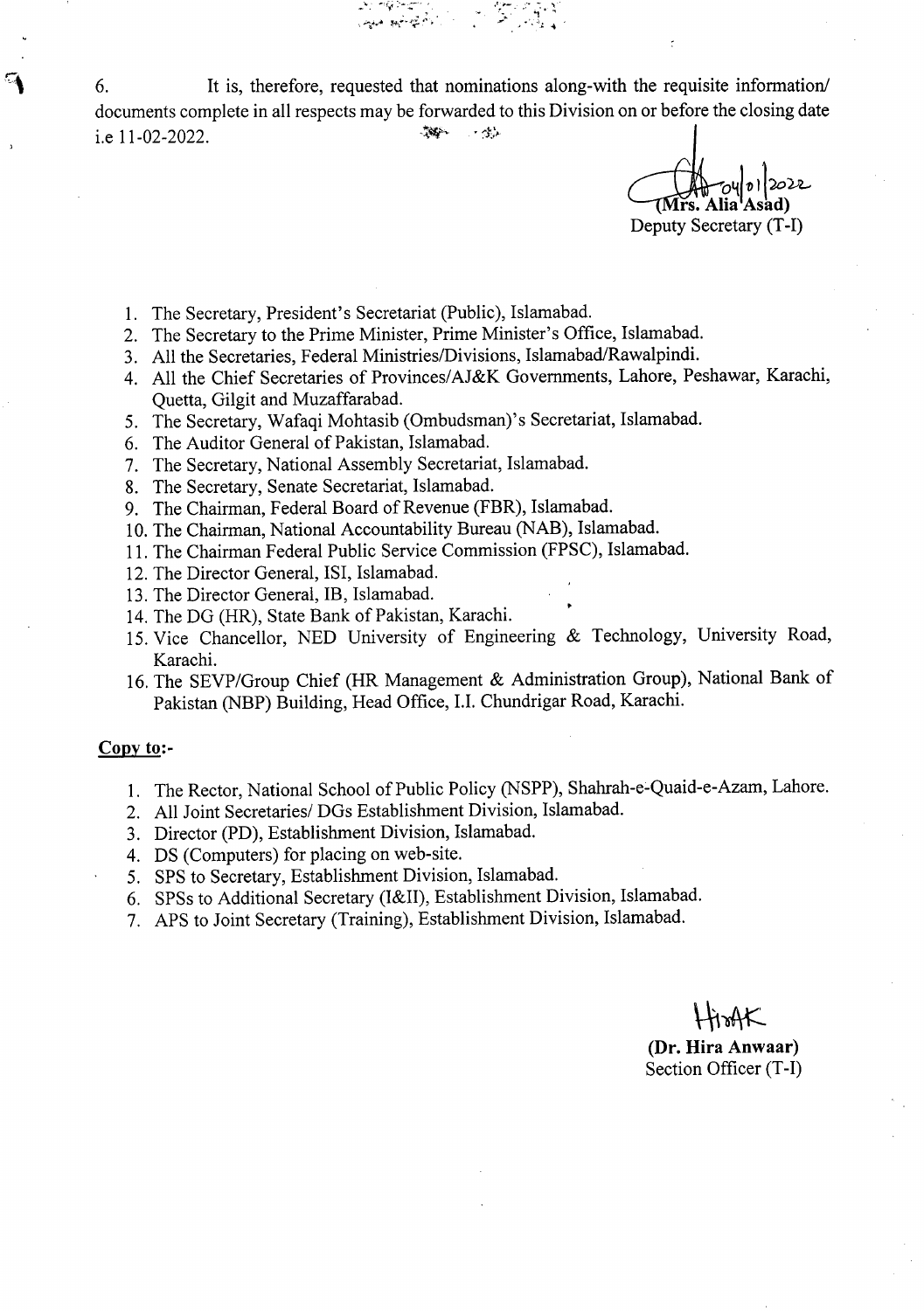## **ANNEX-I**

# **PANEL PROFORMA FOR NMC FOR BS-20**

 $\sim 35\%$  .

**SENIORITY No.** 

**CONFIDENTIAL** 

**AS ON 2022** 

| Date of Birth     |              | Date of Superannuation |              |  |  |
|-------------------|--------------|------------------------|--------------|--|--|
| Qualification     |              |                        |              |  |  |
| Date of Promotion | <b>BS-18</b> | <b>BS-19</b>           | <b>BS-20</b> |  |  |

**NAME SERVICE/GROUP DOMICILE DATE OF JOINING SERVICE** 

**Training Courses** <br>**Grade Achieved Grade** Achieved

# **Penalties if any imposed**

**Under E&D Rules Removal from Service (Special Power) Ordinance 2000.** 

**Posting held:** 

**BS-17-18** 

**BS-19** 

**BS-20** 

**Postal/Present Address** 

**Mobile/Office Contact No.** 

**Email Address** 

Signature/Stamp **of**  Administrative Authority